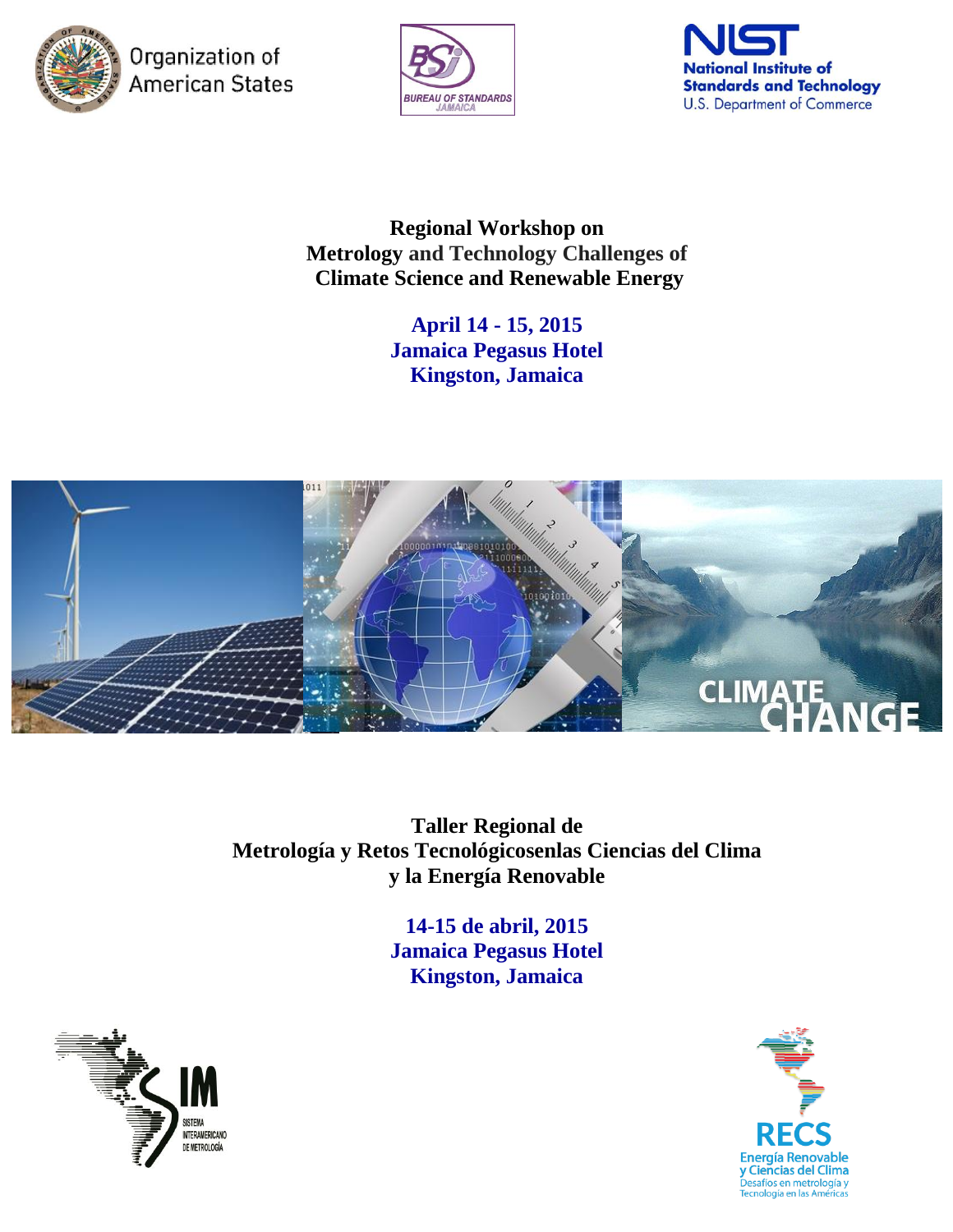





## **Tuesday, April 14, 2015 Day 1 : Session A – Opening Ceremony & Technical Workshop Theme: Energy Efficiency in Buildings and Renewable Energy– Metrology and Technology Challenges?** 8:30 Registration 9:00 **Welcoming Remarks/Opening Address** Professor Winston Davidson, Chairman – Standards Council, BSJ, Jamaica Robert Medford, CARIMET Coordinator Jeanelle Van Glaanenweygel, OAS Representative in Jamaica Luis G. Moreno, U.S. Ambassador to Jamaica 9:40 *[National Energy Policy](http://www.nist.gov/iaao/upload/OmarAlcock.pdf) – Fuelling Growth* Omar Alcock, Senior Economist, Energy Economics Unit, Energy Division, Ministry of Science Technology, Energy and Mining, Jamaica 10:00 *[Renewable Energy Policies in Trinidad and Tobago](http://www.nist.gov/iaao/upload/MaryRose.pdf)* Mary Rose Narayane, Geologist, Renewable Energy and Energy Efficiency Team of the Energy Research and Planning Division, Ministry of Energy and Energy Affairs, Trinidad & Tobago 10:25 *Energy Policy - [The Interconnection Challenge](http://www.nist.gov/iaao/upload/DarylJackson.pdf)* Daryl Jackson, Managing Director, OWIA Energy Solutions, Antigua & Barbuda 10:50 *Break* 11:15 *[Energy Efficiency: Achievements, Equipment and Social Impact in the Dominican Republic](http://www.nist.gov/iaao/upload/LewisPena.pdf)* Lewis Peña, Coordinator, Electrical Measurement Laboratory, INDOCAL, Dominican Republic 11:40 *[The Application of Renewable Energy Options to Off-set Climate Change and](http://www.nist.gov/iaao/upload/EarlGreen.pdf)  [Sustainability Challenges in the Caribbean](http://www.nist.gov/iaao/upload/EarlGreen.pdf)* Earl S. Green, PMP, CAEETP, Latin America Energy Organization (OLADE), Jamaica 12:05 *Interconnecting RETs into Island Grids - [Technical and Financial Considerations](http://www.nist.gov/iaao/upload/JuscenoJacob.pdf)* Jusceno Jacob, Electrical Engineer-Renewable Energy, GRENLEC (Power Company), Grenada 12:30 *Lunch*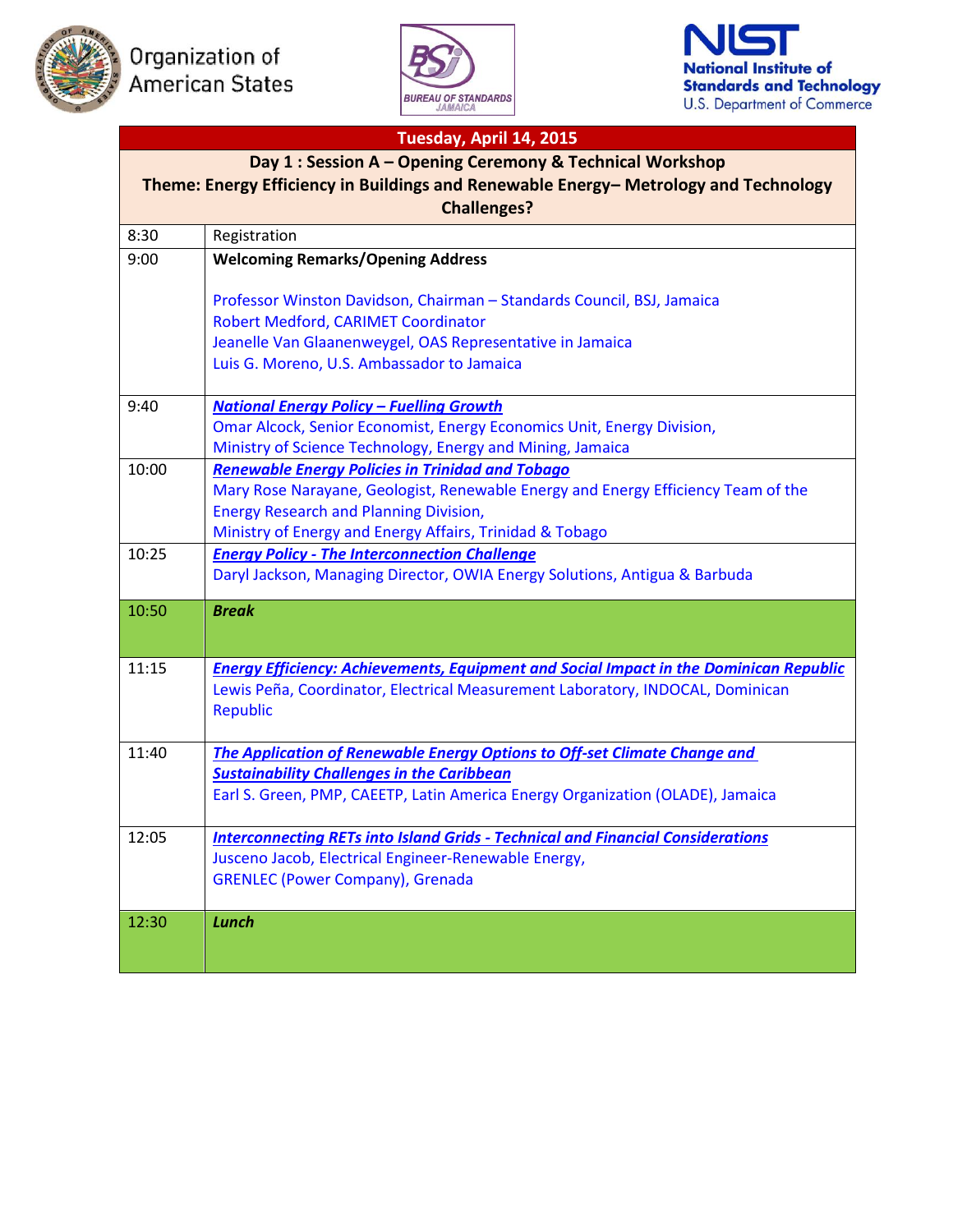





| Tuesday, April 14, 2015                                                                                                              |                                                                                                                                                                                                                                                                                                                                                                                                                                                                                                                                                                                                                                                                                                                                          |  |
|--------------------------------------------------------------------------------------------------------------------------------------|------------------------------------------------------------------------------------------------------------------------------------------------------------------------------------------------------------------------------------------------------------------------------------------------------------------------------------------------------------------------------------------------------------------------------------------------------------------------------------------------------------------------------------------------------------------------------------------------------------------------------------------------------------------------------------------------------------------------------------------|--|
| Day 1: Session B - Cont. Technical Workshop<br>Theme: Energy Efficiency in Buildings and Renewable Energy - Metrology and Technology |                                                                                                                                                                                                                                                                                                                                                                                                                                                                                                                                                                                                                                                                                                                                          |  |
| <b>Challenges?</b>                                                                                                                   |                                                                                                                                                                                                                                                                                                                                                                                                                                                                                                                                                                                                                                                                                                                                          |  |
| 13:30                                                                                                                                | <b>NIST Research: Energy and the Built Environment</b><br>David Yashar, Deputy Chief, Energy and Environment Division, Engineering Laboratory,<br><b>NIST, USA</b>                                                                                                                                                                                                                                                                                                                                                                                                                                                                                                                                                                       |  |
| 14:00                                                                                                                                | <b>Energy Efficiency in Buildings (Another CARIMET Country)</b><br>Elliot Erwin Edwards, CEO, Atoms Solutions Inc., Barbados                                                                                                                                                                                                                                                                                                                                                                                                                                                                                                                                                                                                             |  |
| 14:30                                                                                                                                | <b>Labeling Programs for Energy Efficiency Appliances - National and Regional Approaches</b><br>for Implementation and Testing<br>Ana Maria Carreño Hoyos, Manager, Global Best Practices, CLASP, USA                                                                                                                                                                                                                                                                                                                                                                                                                                                                                                                                    |  |
| 15:00                                                                                                                                | <b>Break</b>                                                                                                                                                                                                                                                                                                                                                                                                                                                                                                                                                                                                                                                                                                                             |  |
| 15:30                                                                                                                                | <b>Energy Efficiency and Climate Impacts of Stationary Air Conditioning and Refrigeration</b><br><b>Systems</b><br>John Telesford, Consultant and In-Country Expert, Grenada                                                                                                                                                                                                                                                                                                                                                                                                                                                                                                                                                             |  |
| 16:00                                                                                                                                | <b>Capacity Building for a Renewable Energy Workforce in Jamaica - The Role of Academia</b><br>Ruth Potopsingh, Associate Vice President, Sustainable Energy,<br>University of Technology, Jamaica                                                                                                                                                                                                                                                                                                                                                                                                                                                                                                                                       |  |
| 16:30                                                                                                                                | <b>Panel Discussion on Renewable Energy and Climate Science (3-5 min each)</b><br>Representatives from the CARIMET Region<br>D.Boodlal & Mary Narayane(Trinidad & Tobago), Lewis Peña (Dominican Republic),<br>Earl Green (OLADE), Daryl Jackson (Antigua & Barbuda), Jusceno Jacobs (Grenada), Ruth<br>Potopsingh (Jamaica)<br>Q's to be addressed:<br>. What are the current policies of your country about renewable energy, building efficiency<br>systems, smart grid, and climate science?<br>• What are the current or pending regulations about Greenhouse Gas (GHG) Emissions and<br>Renewable Energy?<br>. Do the countries have the infrastructure in place to meet these policies?<br>Moderator: Hratch Semerjian, NIST, USA |  |
| 17:15                                                                                                                                | <b>Summary of First Day Discussions</b><br>Jose Trejo, Director, Belize Bureau of Standards<br>Alan Michael, Standardization Officer, Antigua & Barbuda Bureau of Standards                                                                                                                                                                                                                                                                                                                                                                                                                                                                                                                                                              |  |
| 18:30                                                                                                                                | <b>Networking Reception</b>                                                                                                                                                                                                                                                                                                                                                                                                                                                                                                                                                                                                                                                                                                              |  |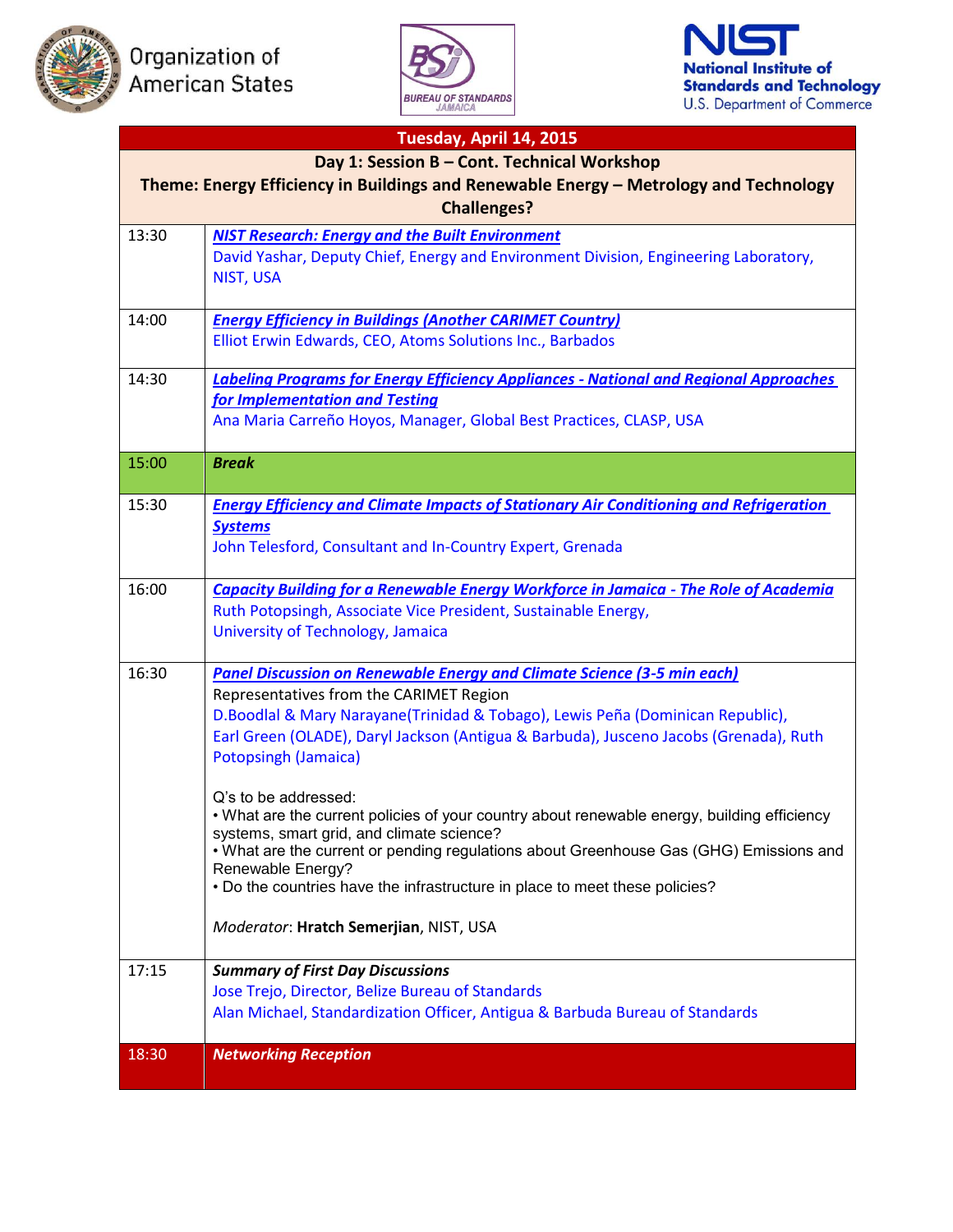





| Wednesday, April 15, 2015                                                    |                                                                                                                                                                              |  |
|------------------------------------------------------------------------------|------------------------------------------------------------------------------------------------------------------------------------------------------------------------------|--|
| Day 2: Session A - Technical Workshop                                        |                                                                                                                                                                              |  |
| Theme: Renewable Energy & Smart Grids - Metrology and Technology Challenges? |                                                                                                                                                                              |  |
| 8:30                                                                         | <b>Registration</b>                                                                                                                                                          |  |
| 9:00                                                                         | <b>Welcoming Remarks</b><br>Claire Saundry, Director, International and Academic Affairs, NIST                                                                               |  |
| 9:10                                                                         | <b>Smart Grid as an Infrastructure Platform</b>                                                                                                                              |  |
|                                                                              | David Wollman, Deputy Director, Smart Grid and Cyber-Physical System Program Office,<br>Engineering Laboratory, NIST, USA                                                    |  |
| 9:40                                                                         | <b>Hurdles and Opportunities of Renewable Energy and Smart Grid in Rural Areas</b>                                                                                           |  |
|                                                                              | Orlando Olmberg, CEO of Guguplex Technologies SAC, Suriname                                                                                                                  |  |
| 10:10                                                                        | <b>The Merits of Integrating Renewables Using Smarter Grid Systems</b>                                                                                                       |  |
|                                                                              | Mr. Ricardo Case, SCADA/EMS Manager, Jamaica Public Service Company                                                                                                          |  |
| 10:40                                                                        | <b>Break</b>                                                                                                                                                                 |  |
| 11:10                                                                        |                                                                                                                                                                              |  |
|                                                                              | <b>Diversifying in Energy Production: Producing Bio-Electricity and Bio-Ethanol From</b><br><b>Sugarcane, A Natural Resource of Belize</b>                                   |  |
|                                                                              | Glenford Eiley, Co-Founder & President, GSR Energy Limited, Belize LLC                                                                                                       |  |
| 11:40                                                                        | <b>Renewable Energy Technology (Photovoltaic Systems)</b>                                                                                                                    |  |
|                                                                              | Kenroy Questelles, Head of Engineering Department, St. Vincent and the Grenadines                                                                                            |  |
|                                                                              | Community College & Chairperson of the St. Vincent and the Grenadines Bureau of<br>Standards Technical Committee for Electrical and Electro-technical Standards (St. Vincent |  |
|                                                                              | & Grenadines)                                                                                                                                                                |  |
| 12:10                                                                        | A New Manufacturing Center For Solar PV Panel Systems And Design-Build of Solar PV                                                                                           |  |
|                                                                              | <b>Power Plants in Belize, Central America</b>                                                                                                                               |  |
|                                                                              | Reuben Chow, CEO, CE-CAM Energy, LTD                                                                                                                                         |  |
| 12:40                                                                        | <b>Lunch</b>                                                                                                                                                                 |  |
|                                                                              |                                                                                                                                                                              |  |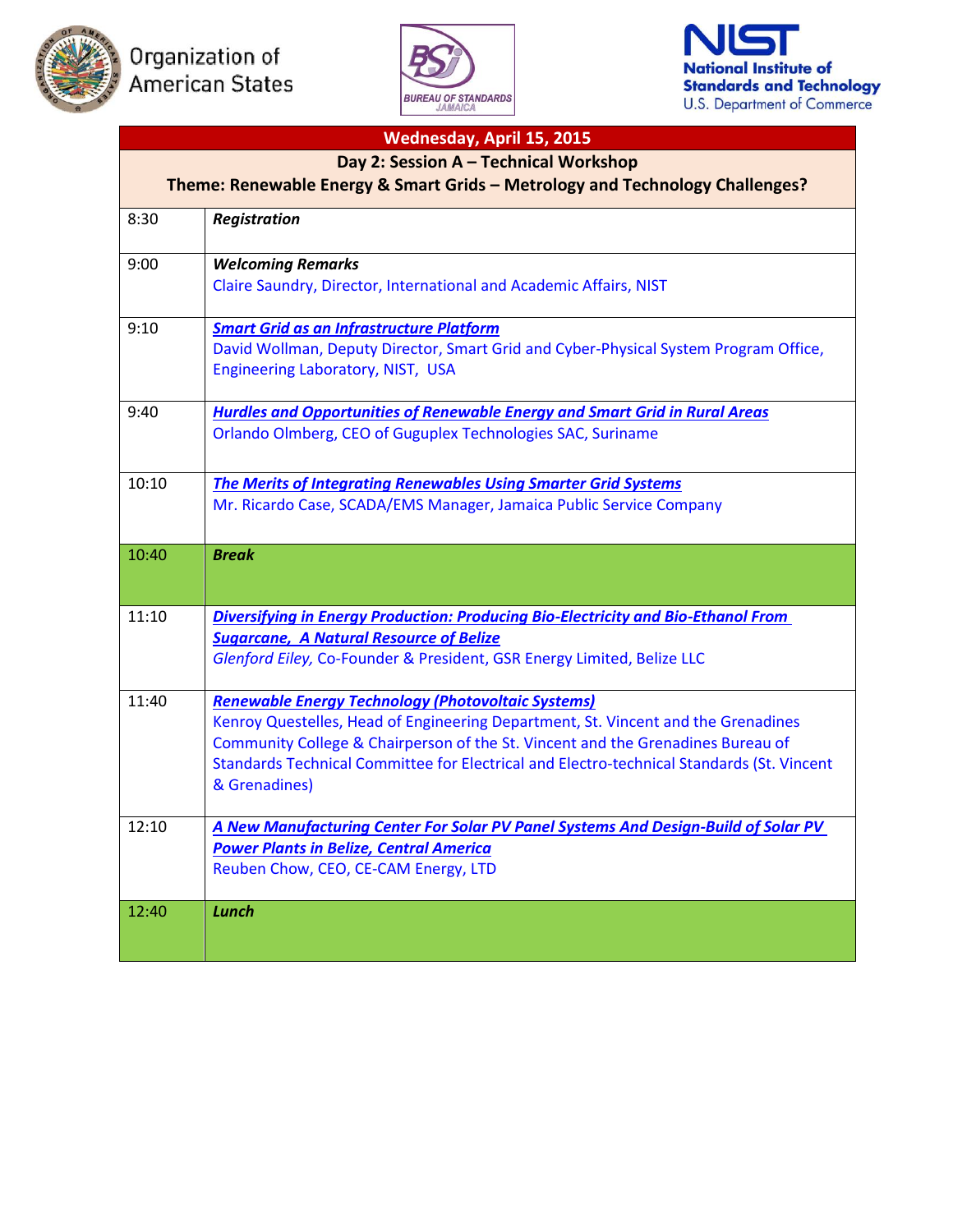





| Wednesday, April 15, 2015                                     |                                                                                                                                                                     |  |
|---------------------------------------------------------------|---------------------------------------------------------------------------------------------------------------------------------------------------------------------|--|
| Day 2: Session B - Technical Workshop                         |                                                                                                                                                                     |  |
| Theme: Climate Science - Metrology and Technology Challenges? |                                                                                                                                                                     |  |
| 13:30                                                         | Climate Change and Renewable Energy - A US Perspective                                                                                                              |  |
|                                                               | James Whetstone - Special Assistant for Greenhouse Gas Measurements, NIST, USA                                                                                      |  |
| 13:50                                                         | <b>Air Quality Measurement in Jamaica</b>                                                                                                                           |  |
|                                                               | Jody Ann Marston, Acting Coordinator, Pollution, Monitoring & Assessment Branch,                                                                                    |  |
|                                                               | National Environment and Planning Agency, Jamaica                                                                                                                   |  |
| 14:10                                                         | <b>Greenhouse Gas Measurement and Management: A case study for Trinidad</b>                                                                                         |  |
|                                                               | Donnie Boodlal, Lecturer, University of Trinidad and Tobago (TT)                                                                                                    |  |
| 14:30                                                         | <b>Climate Change Measurement: A review of rainfall and temperature measurement</b>                                                                                 |  |
|                                                               | standards in Guyana                                                                                                                                                 |  |
|                                                               | Odessa Shako, National Ozone Manager, Ministry of Agriculture, Guyana, and                                                                                          |  |
|                                                               | Lyndon Alves, Meteorologist and Head of the National Weather Watch Center of the                                                                                    |  |
| 14:50                                                         | Ministry of Agriculture, Guyana<br>The Impact of and Response to Climate Change from the Perspective of the Trinidad and                                            |  |
|                                                               | <b>Tobago Electricity Commission</b>                                                                                                                                |  |
|                                                               | Courtenay Mark, Assistant General Manager, Trinidad and Tobago Electricity Commission,                                                                              |  |
|                                                               | <b>Trinidad &amp; Tobago</b>                                                                                                                                        |  |
| 15:10                                                         | Panel Discussion on Climate Science ; GHG/Air Quality Measurement                                                                                                   |  |
|                                                               | Donnie Boodlal & Courtenay Mark (TT), Odessa Shako & Lyndon Alves (Guyana), Jody                                                                                    |  |
|                                                               | <b>Marston (Jamaica)</b>                                                                                                                                            |  |
|                                                               | Questions: Does your country currently make a report of emissions to the UNFCCC?                                                                                    |  |
|                                                               | If so, are there questions related to measurements or reference data (emission factors)                                                                             |  |
|                                                               | Does your country have GHG management issues? What are these?                                                                                                       |  |
|                                                               | Moderator: James Whetstone, NIST, USA                                                                                                                               |  |
| 16:00                                                         | <b>Break</b>                                                                                                                                                        |  |
|                                                               | <b>Session C - Closing Session</b>                                                                                                                                  |  |
|                                                               | Theme: Planning for the Future - Training and Collaboration Needs?                                                                                                  |  |
| 16:30                                                         | Panel Discussion- Development of an Action Plan for the CARIMET Countries                                                                                           |  |
|                                                               | Jose Trejo (Belize), Robert Medford (Grenada), Alan Michael (A&B)                                                                                                   |  |
|                                                               | <b>Richard Lawrence (Jamaica)</b>                                                                                                                                   |  |
|                                                               | Q's to be addressed:                                                                                                                                                |  |
|                                                               | • Is your country prepared to meet Metrology and Technology Challenges presented by<br>Renewable Energy, Building Systems, Smart Grid and Climate Science Policies? |  |
|                                                               | . Does your NMI have the necessary metrology and technology capabilities to meet these                                                                              |  |
|                                                               | challenges?                                                                                                                                                         |  |
|                                                               | . What type of assistance would be most useful for your NMI (specific areas, equipment                                                                              |  |
|                                                               | needs, training needs, etc.)? Would regional cooperation be productive?                                                                                             |  |
|                                                               | Moderator: Hratch Semerjian, NIST, USA                                                                                                                              |  |
| 17:30                                                         | <b>Summary and Action Items for the Future</b>                                                                                                                      |  |
|                                                               |                                                                                                                                                                     |  |
|                                                               | H. Semerjian, NIST, USA                                                                                                                                             |  |
| 17:45                                                         | <b>Closing Remarks</b>                                                                                                                                              |  |
|                                                               | Professor Winston Davidson, Chairman - Bureau of Standards Jamaica                                                                                                  |  |